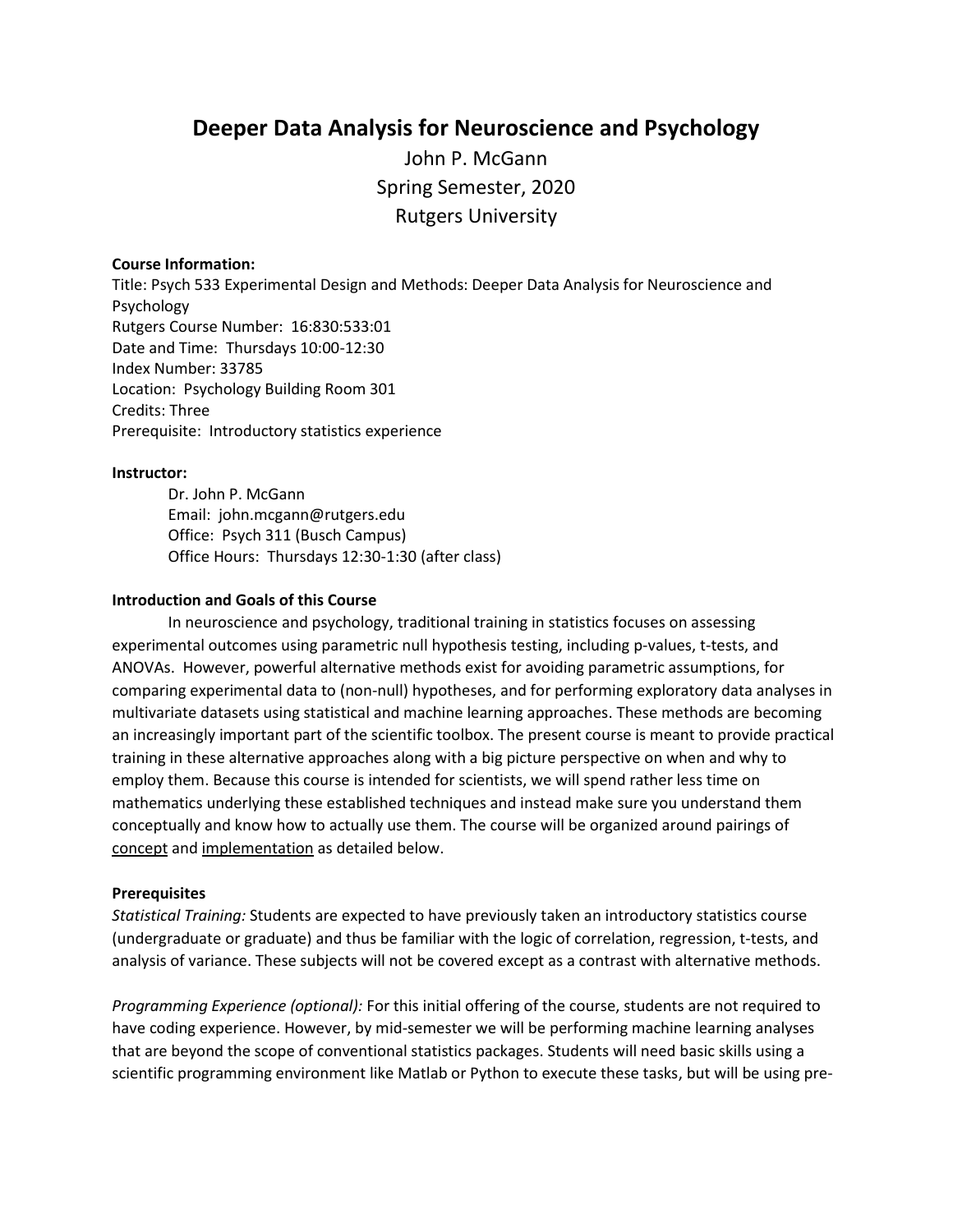built sections of code. This should be readily achievable for novices, though students with more advanced skills will also benefit.

### **Software**

The course will be taught in a software-agnostic way. Early parts of the course will employ Origin (a powerful alternative to SPSS that is available for free through a Rutgers site license at software.rutgers.edu) for non-parametric statistics, data display, and curve-fitting. Later parts of the course will use Matlab for multivariate statistical analysis and machine learning approaches, including the distribution of Matlab sample code. Students are welcome to instead use alternative software throughout the course (e.g. Python or R) if desired, with the understanding that this may limit the technical feedback they receive from the instructor.

### **Evaluation**

*Problem sets:* To ensure hands-on skill-building, students will be assigned problem sets corresponding to each course module. Most include implementing specific analyses on a provided dataset, though some will include conceptual questions. These problem sets will account for 70% of the final grade. Some of these problem sets will be initiated during class time. In completing these problem sets students will sometimes be afforded the option to substitute their own datasets for the provided ones but do so at their own risk.

*Conceptual exam:* At the end of the semester, students will complete a written, non-computational exam on the key concepts of data analysis and statistics. This exam will count for 30% of the grade.

# **Course Content**

## **Unit 1: Moving beyond introductory statistics (Weeks 1-6)**

*Concept:* Null-hypothesis testing vs. hypothesis specification

*Implementation:* Formulating precise, scoped hypotheses

- Qualitative vs quantitative hypotheses
- Causal vs non-causal hypotheses
- Defining the scope of a hypothesis (e.g. subjects & contexts)

*Concept:* Data distributions as things-in-themselves vs clues to a noumenological truth *Implementation:* Data characterization and visualization

- Univariate scatterplots vs bar/box plots
- Histograms, cumulative frequency plots, probability distributions
- Bivariate scatterplots
- Multivariate scatterplots: color, point size, point type
- Scaling (log, linear, etc.), normalizing, data slicing, and other choices
- Editorializing via data display

### *Concept:* Non-parametric statistics: what and why

*Implementation:* Performing basic non-parametric testing

- Kolmogorov-Smirnov testing
- Mann-Whitney, Wilcoxon, and Kruskal Wallis tests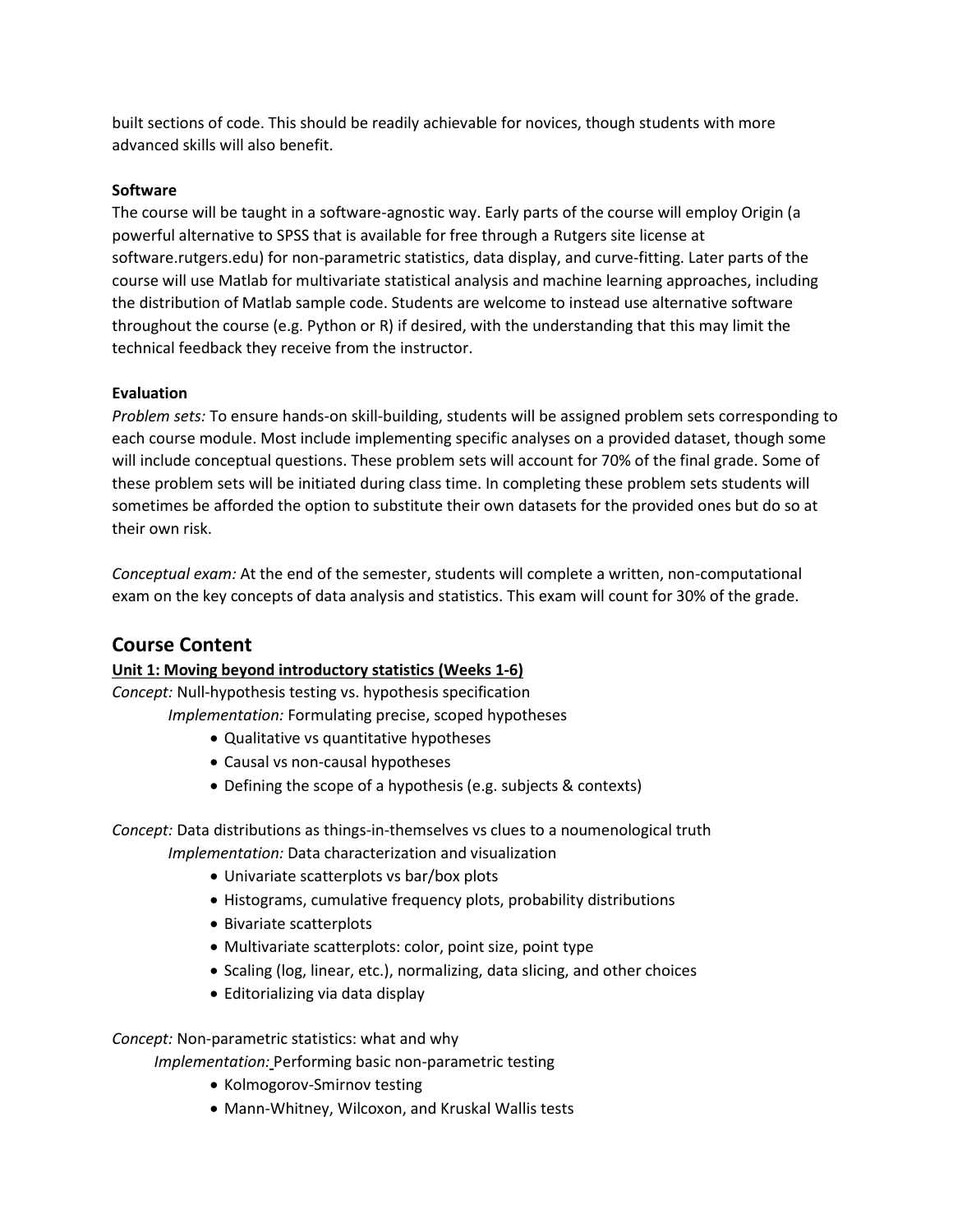• Friedman's ANOVA

### *Concept:* Fitting data to quantitative hypotheses

*Implementation:* Fitting curves to data

- Goodness of fit measurements
- Parameter estimation

### *Concept:* Choosing between data fits

*Implementation:* Applying Bayes' rule to quantify relative likelihood

- Log-likelihood ratios
- Bayes Factors
- Priors and empirical Bayes

## *Concept:* Fitting data to qualitative hypotheses

*Implementation:* Statistical classification

- Chi-square and its limits
- Naïve Bayes classifiers
- Support vector machines

## *Concept:* Sample independence & replication

*Implementation:* Making reasoned decisions about non-independent measurements

- Bootstrapping and statistical inference
- Defining replication within an experiment, lab, and field
- Experimental controls as a mixed blessing

## **Unit 2: Exploration and Hypothesis Testing in Multivariate Datasets (weeks 7-13)**

*Concept:* Multivariate representations of complex data

- *Implementation:* Representation of data in multidimensional space
	- Understanding distances and vectors in N-dimensional space
	- Understanding clustering in N-dimensional space

*Concept:* Dimensionality reduction via hidden variables

*Implementation:* Principal components analysis and Independent components analysis

- Performing PCA/ICA
- Quantifying goodness of fit (i.e. variance captured)
- Displaying data in principal component space

## *Concept:* Categorization of data via supervised algorithms

*Implementation:* Manual and machine learning approaches and validation

- Manual cluster cutting
- Naïve Bayes classifiers
- K-Nearest Neighbor
- Random forest regression